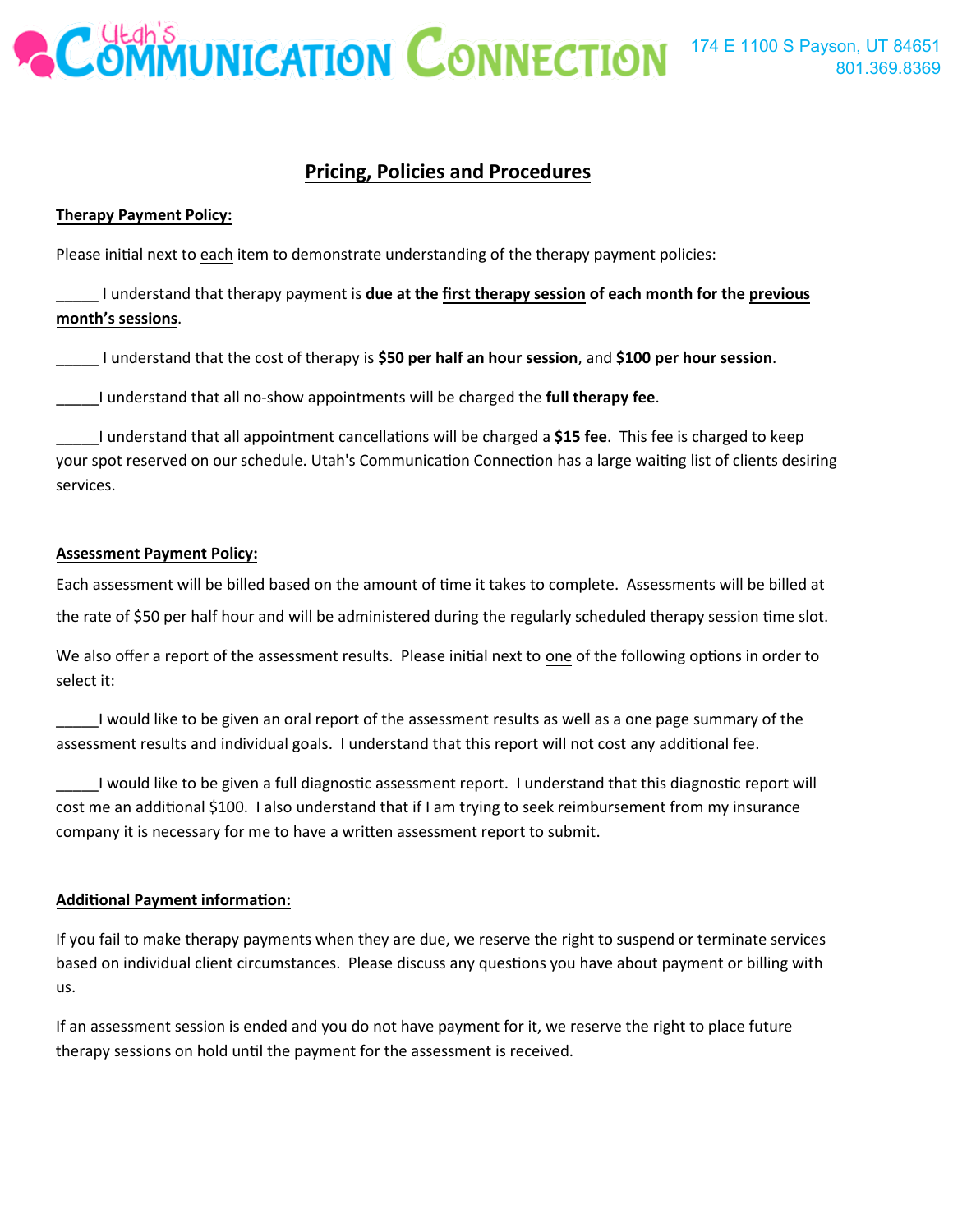We are not participating providers for any insurance company and therefore the submission of invoices/claims is the responsibility of the client. We will provide you with the necessary bills, paperwork, and knowledge regarding how to submit your claims to your insurance company in order for you to obtain reimbursement. **However, please understand that you are fully responsible to pay for services up front whether or not your insurance provider will reimburse you.** Please feel free to discuss with us any questions you may have.

## **Attendance and Cancellation Policies:**

When possible, please provide us with at least 24 hours notice if an appointment will need to be cancelled. You can provide a cancellation notice either via e-mail ( and ) or text ( and ) or text ( and ).

Even if you are unable to provide 24 hours notice, please let us know about appointments that need to be cancelled.

All cancelled appointments will be charged a \$15 fee. This fee is charged to keep your spot reserved on our schedule. All no-show appointments will be charged the full therapy fee.

If you fail to cancel an appointment and/or not show up at your scheduled appointment five times during the course of your child's treatment, the therapist reserves the right to terminate therapy services with you. The same will hold true for frequent cancellations. You will be billed for any outstanding balance.

Utah's Communication Connection has a large waiting list of individuals wanting to receive services. We would like to serve those individuals who are committed to attending and plan accordingly.

If you arrive late to an appointment, therapy will still end at the regular time and you will be responsible for the full session fee.

## **Other Children:**

You are allowed to bring your other children to therapy with you as long as you are able to contain them in our observation room and keep them relatively quiet. If a problem arises you may be asked to leave your other children at home for future sessions.

*My signature below implies that I have read and I understand all of the policies and procedures associated with Utah's Communication Connection and I understand that I am responsible for all payments associated with my child's speech therapy services.* 

\_\_\_\_\_\_\_\_\_\_\_\_\_\_\_\_\_\_\_\_\_\_\_\_\_\_\_\_\_\_\_\_\_\_\_\_\_\_\_\_\_\_\_\_\_\_\_\_\_\_\_\_\_\_\_\_\_\_\_\_ \_\_\_\_\_\_ \_\_\_\_\_\_\_\_\_\_\_\_\_

Parent's Signature Date Date Date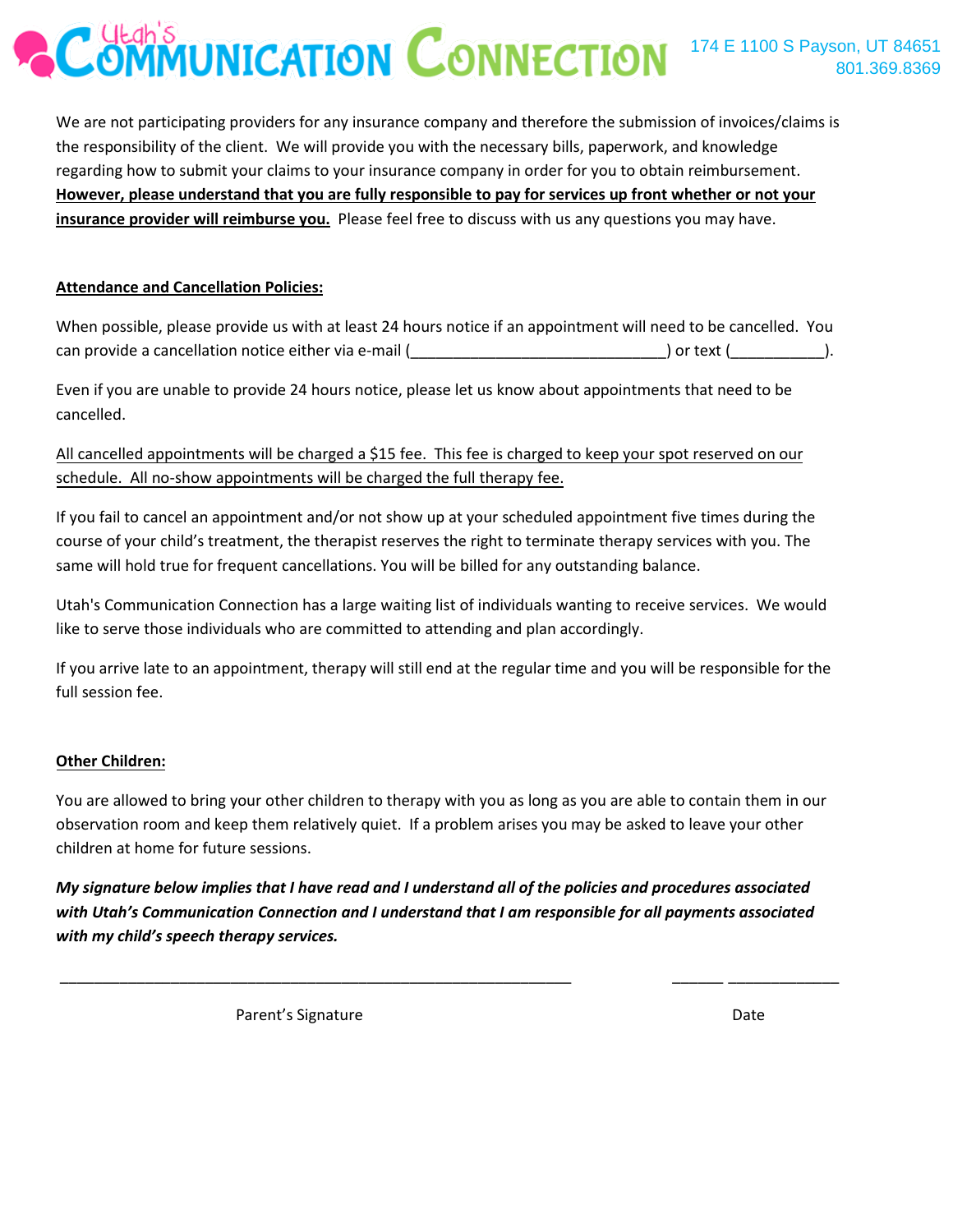

# **Case History Form**

|                                                                                                                                                                                                                      | Insurance carrier: etc. All and the Referral Source: All and the Referral Source:                          |  |  |  |  |
|----------------------------------------------------------------------------------------------------------------------------------------------------------------------------------------------------------------------|------------------------------------------------------------------------------------------------------------|--|--|--|--|
| PATIENT INFORMATION                                                                                                                                                                                                  |                                                                                                            |  |  |  |  |
|                                                                                                                                                                                                                      |                                                                                                            |  |  |  |  |
|                                                                                                                                                                                                                      |                                                                                                            |  |  |  |  |
| Male / Female Age: ___________ Grade: ________________                                                                                                                                                               |                                                                                                            |  |  |  |  |
| <b>FAMILY INFORMATION</b>                                                                                                                                                                                            |                                                                                                            |  |  |  |  |
|                                                                                                                                                                                                                      |                                                                                                            |  |  |  |  |
|                                                                                                                                                                                                                      |                                                                                                            |  |  |  |  |
|                                                                                                                                                                                                                      |                                                                                                            |  |  |  |  |
|                                                                                                                                                                                                                      |                                                                                                            |  |  |  |  |
|                                                                                                                                                                                                                      |                                                                                                            |  |  |  |  |
|                                                                                                                                                                                                                      |                                                                                                            |  |  |  |  |
| Sibling(s):<br><u> De Barbara (1995) e la propia de la propia de la propia de la propia de la propia de la propia de la propia d</u>                                                                                 |                                                                                                            |  |  |  |  |
|                                                                                                                                                                                                                      | Age:__________________                                                                                     |  |  |  |  |
| <u> 1989 - Johann Stein, mars et al. (1989)</u>                                                                                                                                                                      |                                                                                                            |  |  |  |  |
|                                                                                                                                                                                                                      |                                                                                                            |  |  |  |  |
| <u> 1989 - Johann John Stone, markin amerikan bahasa per</u>                                                                                                                                                         | Age:_________________                                                                                      |  |  |  |  |
|                                                                                                                                                                                                                      |                                                                                                            |  |  |  |  |
|                                                                                                                                                                                                                      |                                                                                                            |  |  |  |  |
| <b>AREA OF CONCERN</b><br>Please describe the areas you are concerned with:                                                                                                                                          |                                                                                                            |  |  |  |  |
|                                                                                                                                                                                                                      |                                                                                                            |  |  |  |  |
| of help, dates of service, and the name of the professional or agency involved.)<br>3)<br><u> 1980 - Johann John Harry, mars ar yw i ganwys y cyfan y ganwys y cyfan y ganwys y cyfan y ganwys y cyfan y g</u><br>4) | Has your child received any previous help for the areas of concern? YES / NO (If yes, please list the type |  |  |  |  |
| Name of your child's pediatrician:<br>Address of the pediatrician:<br>Are there any family members or relatives who have or have had speech, language, voice, hearing,                                               |                                                                                                            |  |  |  |  |
| reading or writing difficulties? YES / NO (If yes please provide additional information)                                                                                                                             |                                                                                                            |  |  |  |  |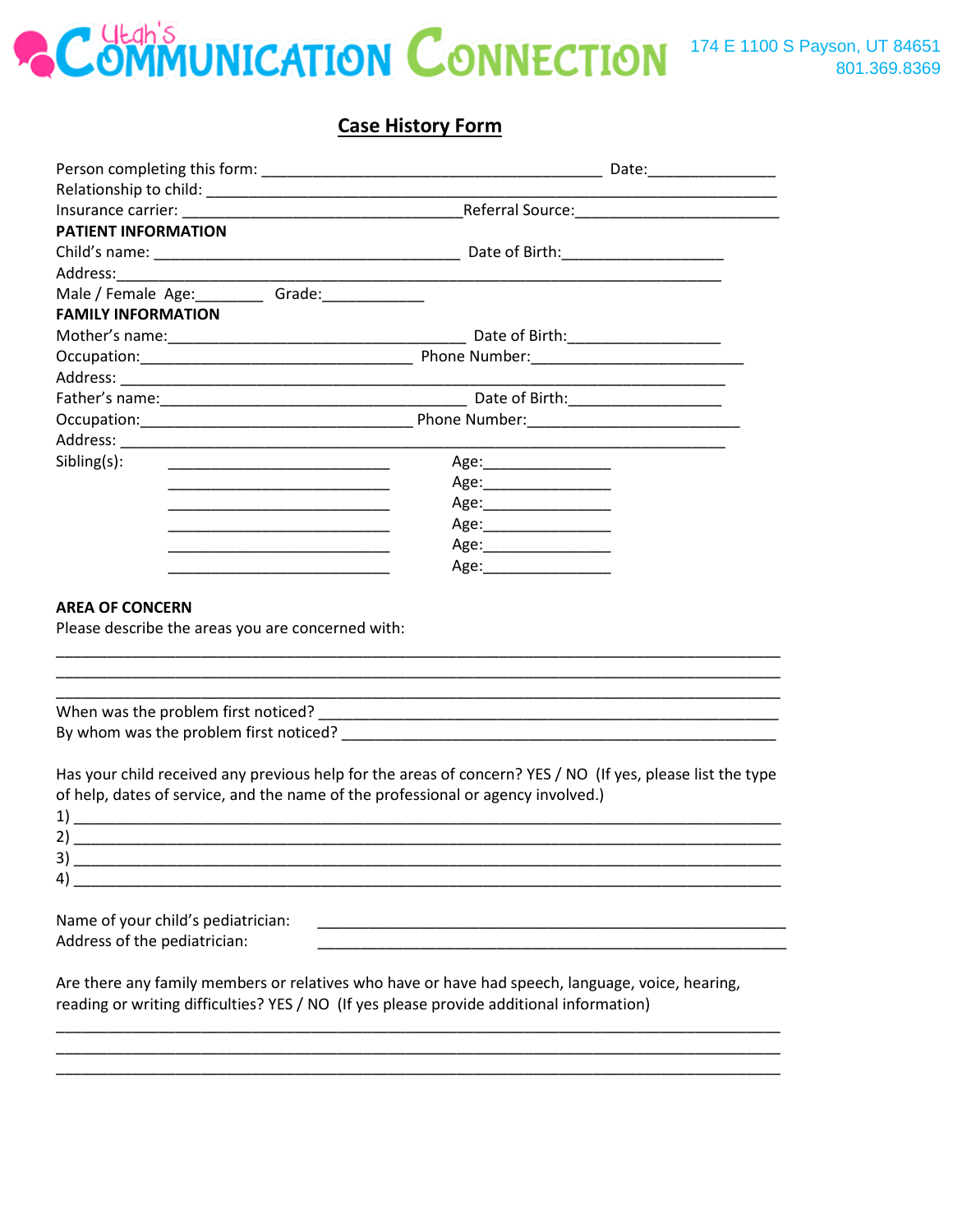### **PREGNANCY AND BIRTH HISTORY**

| Please check all that apply<br><b>Type of Complication</b><br>Infectious/communicable<br>Fall<br>Auto accident<br><b>Blood pressure</b><br>X-Rays<br>Surgeries<br>Miscarriages                                                                                                                                                                      | <b>1st Trimester</b> | 2nd Trimester | 3rd Trimester |  |  |
|-----------------------------------------------------------------------------------------------------------------------------------------------------------------------------------------------------------------------------------------------------------------------------------------------------------------------------------------------------|----------------------|---------------|---------------|--|--|
| Anemia                                                                                                                                                                                                                                                                                                                                              |                      |               |               |  |  |
| Overweight                                                                                                                                                                                                                                                                                                                                          |                      |               |               |  |  |
| Spotting<br>Edema                                                                                                                                                                                                                                                                                                                                   |                      |               |               |  |  |
| Hemorrhage                                                                                                                                                                                                                                                                                                                                          |                      |               |               |  |  |
| Toxemia                                                                                                                                                                                                                                                                                                                                             |                      |               |               |  |  |
| Any Drugs                                                                                                                                                                                                                                                                                                                                           |                      |               |               |  |  |
| Any alcohol                                                                                                                                                                                                                                                                                                                                         |                      |               |               |  |  |
| Other                                                                                                                                                                                                                                                                                                                                               |                      |               |               |  |  |
| Was the baby full term?___________________ If not, how early/late?__________________________________<br>What was the length of labor?__________ Induced?_______________Cesarean?_________<br>Baby's weight/length?<br>Were there any complications during delivery? YES / NO (If your answer is "yes" please provide further                        |                      |               |               |  |  |
| Did the baby require oxygen? ______________<br>Were there any complications immediately following the birth or during the first few weeks of life:<br>Difficulty Breathing___ Difficulty Sucking___ Difficulty Feeding ___ Seizures___ Birth Defect___<br>Transfusions____ Extended Hospital Stay____ Jaundice____ Rubella___ Herpes___ Syphilis___ |                      |               |               |  |  |
| <b>Additional Comments:</b>                                                                                                                                                                                                                                                                                                                         |                      |               |               |  |  |
|                                                                                                                                                                                                                                                                                                                                                     |                      |               |               |  |  |

\_\_\_\_\_\_\_\_\_\_\_\_\_\_\_\_\_\_\_\_\_\_\_\_\_\_\_\_\_\_\_\_\_\_\_\_\_\_\_\_\_\_\_\_\_\_\_\_\_\_\_\_\_\_\_\_\_\_\_\_\_\_\_\_\_\_\_\_\_\_\_\_\_\_\_\_\_\_\_\_\_\_\_\_\_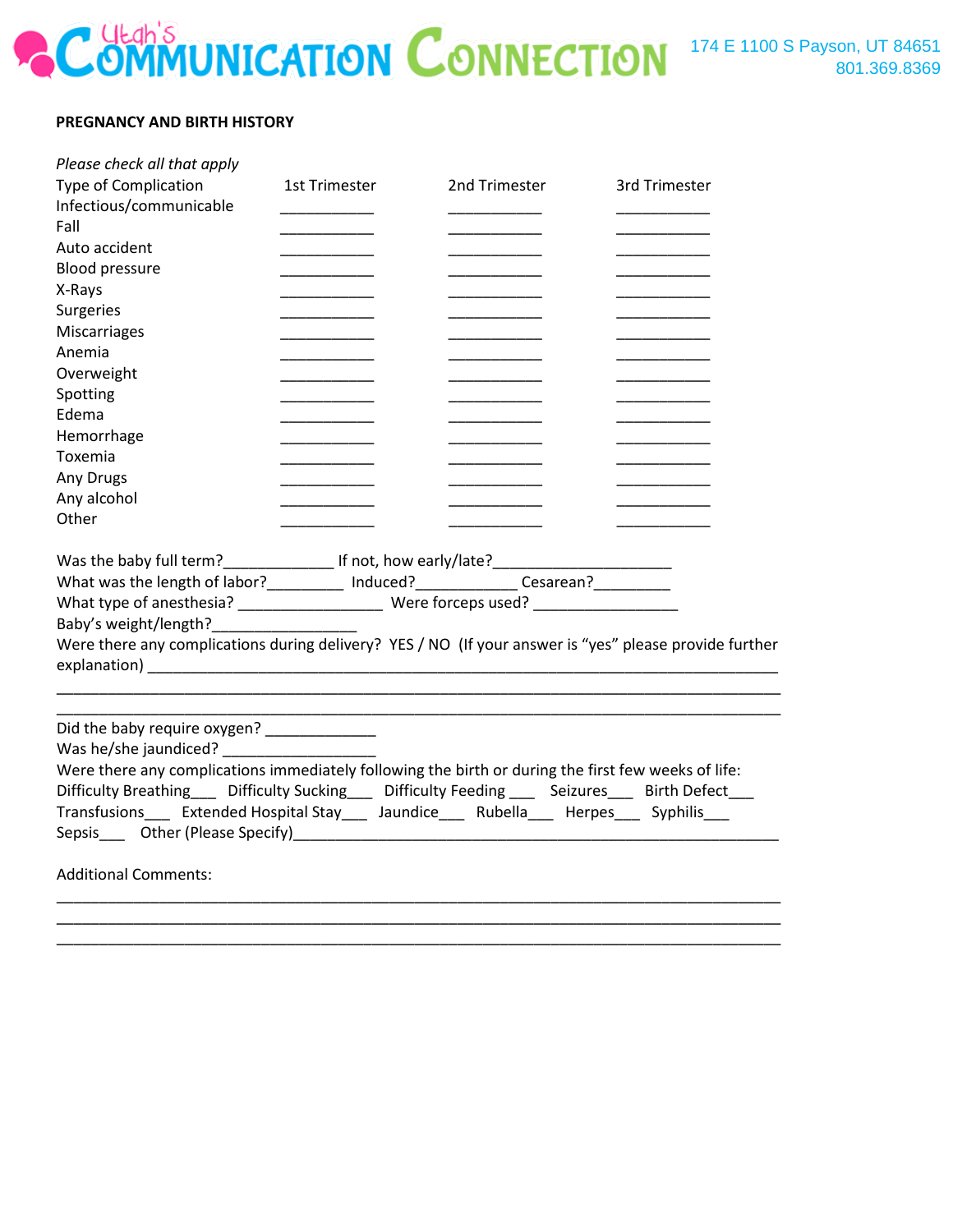### **LANGUAGE DEVELOPMENT**

At what age did the following occur?

| <b>Expressive and Receptive milestones</b>  | Age | Additional info/explanation |
|---------------------------------------------|-----|-----------------------------|
| Respond to own name                         |     |                             |
| Followed simple directions                  |     |                             |
| Recognized names of familiar objects        |     |                             |
| Pointed to eyes, nose, and mouth when named |     |                             |
| <b>Babbled</b>                              |     |                             |
| Said first word                             |     |                             |
| Had a vocabulary of 10 words                |     |                             |
| Combined two-words                          |     |                             |
| Talked in short sentences                   |     |                             |
| Said full name                              |     |                             |
| Verbally related events/experiences         |     |                             |

At the present time:

Does your child follow directions correctly? YES / NO (If your answer is "no" please provide further explanation of what your child does in place of this behavior)

\_\_\_\_\_\_\_\_\_\_\_\_\_\_\_\_\_\_\_\_\_\_\_\_\_\_\_\_\_\_\_\_\_\_\_\_\_\_\_\_\_\_\_\_\_\_\_\_\_\_\_\_\_\_\_\_\_\_\_\_\_\_\_\_\_\_\_\_\_\_\_\_\_\_\_\_\_\_\_\_\_\_\_\_\_ \_\_\_\_\_\_\_\_\_\_\_\_\_\_\_\_\_\_\_\_\_\_\_\_\_\_\_\_\_\_\_\_\_\_\_\_\_\_\_\_\_\_\_\_\_\_\_\_\_\_\_\_\_\_\_\_\_\_\_\_\_\_\_\_\_\_\_\_\_\_\_\_\_\_\_\_\_\_\_\_\_\_\_\_\_

\_\_\_\_\_\_\_\_\_\_\_\_\_\_\_\_\_\_\_\_\_\_\_\_\_\_\_\_\_\_\_\_\_\_\_\_\_\_\_\_\_\_\_\_\_\_\_\_\_\_\_\_\_\_\_\_\_\_\_\_\_\_\_\_\_\_\_\_\_\_\_\_\_\_\_\_\_\_\_\_\_\_\_\_\_ \_\_\_\_\_\_\_\_\_\_\_\_\_\_\_\_\_\_\_\_\_\_\_\_\_\_\_\_\_\_\_\_\_\_\_\_\_\_\_\_\_\_\_\_\_\_\_\_\_\_\_\_\_\_\_\_\_\_\_\_\_\_\_\_\_\_\_\_\_\_\_\_\_\_\_\_\_\_\_\_\_\_\_\_\_

Does your child respond to questions appropriately? YES / NO (If your answer is "no" please provide further explanation of what your child does in place of this behavior)

Do you need to use gestures? YES / NO (If your answer is "yes" please provide further explanation of what your child does in place of this behavior)

\_\_\_\_\_\_\_\_\_\_\_\_\_\_\_\_\_\_\_\_\_\_\_\_\_\_\_\_\_\_\_\_\_\_\_\_\_\_\_\_\_\_\_\_\_\_\_\_\_\_\_\_\_\_\_\_\_\_\_\_\_\_\_\_\_\_\_\_\_\_\_\_\_\_\_\_\_\_\_\_\_\_\_\_\_ \_\_\_\_\_\_\_\_\_\_\_\_\_\_\_\_\_\_\_\_\_\_\_\_\_\_\_\_\_\_\_\_\_\_\_\_\_\_\_\_\_\_\_\_\_\_\_\_\_\_\_\_\_\_\_\_\_\_\_\_\_\_\_\_\_\_\_\_\_\_\_\_\_\_\_\_\_\_\_\_\_\_\_\_\_

Do you need to repeat? YES / NO (If your answer is "yes" please provide further explanation of what your child does in place of this behavior)

\_\_\_\_\_\_\_\_\_\_\_\_\_\_\_\_\_\_\_\_\_\_\_\_\_\_\_\_\_\_\_\_\_\_\_\_\_\_\_\_\_\_\_\_\_\_\_\_\_\_\_\_\_\_\_\_\_\_\_\_\_\_\_\_\_\_\_\_\_\_\_\_\_\_\_\_\_\_\_\_\_\_\_\_\_ \_\_\_\_\_\_\_\_\_\_\_\_\_\_\_\_\_\_\_\_\_\_\_\_\_\_\_\_\_\_\_\_\_\_\_\_\_\_\_\_\_\_\_\_\_\_\_\_\_\_\_\_\_\_\_\_\_\_\_\_\_\_\_\_\_\_\_\_\_\_\_\_\_\_\_\_\_\_\_\_\_\_\_\_\_

\_\_\_\_\_\_\_\_\_\_\_\_\_\_\_\_\_\_\_\_\_\_\_\_\_\_\_\_\_\_\_\_\_\_\_\_\_\_\_\_\_\_\_\_\_\_\_\_\_\_\_\_\_\_\_\_\_\_\_\_\_\_\_\_\_\_\_\_\_\_\_\_\_\_\_\_\_\_\_\_\_\_\_\_\_ \_\_\_\_\_\_\_\_\_\_\_\_\_\_\_\_\_\_\_\_\_\_\_\_\_\_\_\_\_\_\_\_\_\_\_\_\_\_\_\_\_\_\_\_\_\_\_\_\_\_\_\_\_\_\_\_\_\_\_\_\_\_\_\_\_\_\_\_\_\_\_\_\_\_\_\_\_\_\_\_\_\_\_\_\_

\_\_\_\_\_\_\_\_\_\_\_\_\_\_\_\_\_\_\_\_\_\_\_\_\_\_\_\_\_\_\_\_\_\_\_\_\_\_\_\_\_\_\_\_\_\_\_\_\_\_\_\_\_\_\_\_\_\_\_\_\_\_\_\_\_\_\_\_\_\_\_\_\_\_\_\_\_\_\_\_\_\_\_\_\_ \_\_\_\_\_\_\_\_\_\_\_\_\_\_\_\_\_\_\_\_\_\_\_\_\_\_\_\_\_\_\_\_\_\_\_\_\_\_\_\_\_\_\_\_\_\_\_\_\_\_\_\_\_\_\_\_\_\_\_\_\_\_\_\_\_\_\_\_\_\_\_\_\_\_\_\_\_\_\_\_\_\_\_\_\_ \_\_\_\_\_\_\_\_\_\_\_\_\_\_\_\_\_\_\_\_\_\_\_\_\_\_\_\_\_\_\_\_\_\_\_\_\_\_\_\_\_\_\_\_\_\_\_\_\_\_\_\_\_\_\_\_\_\_\_\_\_\_\_\_\_\_\_\_\_\_\_\_\_\_\_\_\_\_\_\_\_\_\_\_\_

Do you need to speak in short sentences? YES / NO (If your answer is "yes" please provide further explanation of what your child does in place of this behavior)

How does your child communicate his/her wants and needs?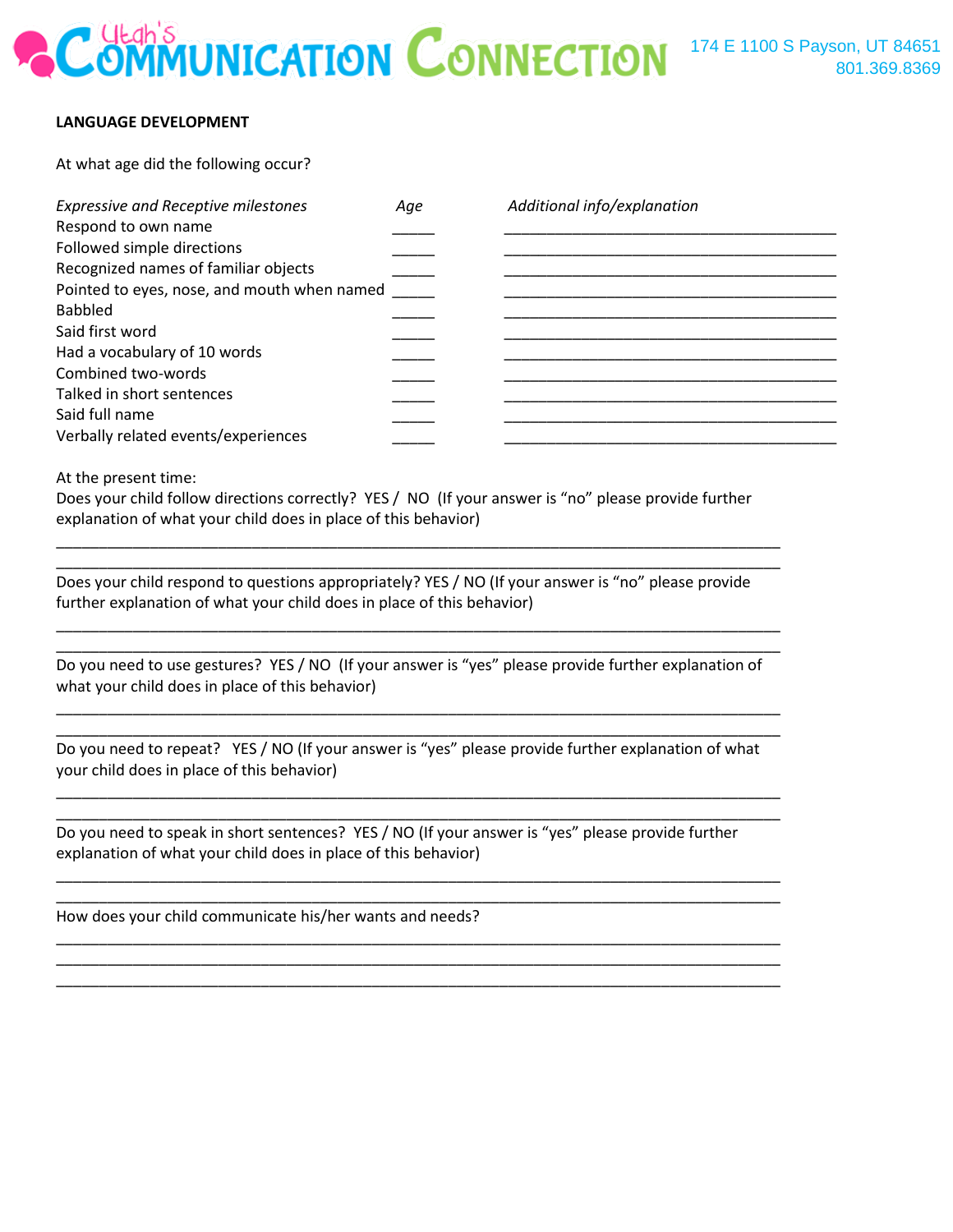### **SPEECH DEVELOPMENT**

How much of your child's speech do you understand? 10% 25% 50% 75% 100%

How much of your child's speech do unfamiliar listeners understand? 10% 25% 50% 75% 100%

Does a parent need to interpret for others? YES / NO (If your answer is "yes" please provide further explanation)

\_\_\_\_\_\_\_\_\_\_\_\_\_\_\_\_\_\_\_\_\_\_\_\_\_\_\_\_\_\_\_\_\_\_\_\_\_\_\_\_\_\_\_\_\_\_\_\_\_\_\_\_\_\_\_\_\_\_\_\_\_\_\_\_\_\_\_\_\_\_\_\_\_\_\_\_\_\_\_\_\_\_\_\_\_

\_\_\_\_\_\_\_\_\_\_\_\_\_\_\_\_\_\_\_\_\_\_\_\_\_\_\_\_\_\_\_\_\_\_\_\_\_\_\_\_\_\_\_\_\_\_\_\_\_\_\_\_\_\_\_\_\_\_\_\_\_\_\_\_\_\_\_\_\_\_\_\_\_\_\_\_\_\_\_\_\_\_\_\_\_ \_\_\_\_\_\_\_\_\_\_\_\_\_\_\_\_\_\_\_\_\_\_\_\_\_\_\_\_\_\_\_\_\_\_\_\_\_\_\_\_\_\_\_\_\_\_\_\_\_\_\_\_\_\_\_\_\_\_\_\_\_\_\_\_\_\_\_\_\_\_\_\_\_\_\_\_\_\_\_\_\_\_\_\_\_

\_\_\_\_\_\_\_\_\_\_\_\_\_\_\_\_\_\_\_\_\_\_\_\_\_\_\_\_\_\_\_\_\_\_\_\_\_\_\_\_\_\_\_\_\_\_\_\_\_\_\_\_\_\_\_\_\_\_\_\_\_\_\_\_\_\_\_\_\_\_\_\_\_\_\_\_\_\_\_\_\_\_\_\_\_ \_\_\_\_\_\_\_\_\_\_\_\_\_\_\_\_\_\_\_\_\_\_\_\_\_\_\_\_\_\_\_\_\_\_\_\_\_\_\_\_\_\_\_\_\_\_\_\_\_\_\_\_\_\_\_\_\_\_\_\_\_\_\_\_\_\_\_\_\_\_\_\_\_\_\_\_\_\_\_\_\_\_\_\_\_

Does your child grope for words or use the wrong word? YES / NO (If your answer is "yes" please provide further explanation of his/her behavior)

Does your child repeat sounds or words previously heard? YES / NO (If your answer is "yes" please provide further explanation of his/her behavior)

Does your child's voice have a nasal or harsh quality? YES / NO (If your answer is "yes" please provide further explanation of his/her behavior)

\_\_\_\_\_\_\_\_\_\_\_\_\_\_\_\_\_\_\_\_\_\_\_\_\_\_\_\_\_\_\_\_\_\_\_\_\_\_\_\_\_\_\_\_\_\_\_\_\_\_\_\_\_\_\_\_\_\_\_\_\_\_\_\_\_\_\_\_\_\_\_\_\_\_\_\_\_\_\_\_\_\_\_\_\_ \_\_\_\_\_\_\_\_\_\_\_\_\_\_\_\_\_\_\_\_\_\_\_\_\_\_\_\_\_\_\_\_\_\_\_\_\_\_\_\_\_\_\_\_\_\_\_\_\_\_\_\_\_\_\_\_\_\_\_\_\_\_\_\_\_\_\_\_\_\_\_\_\_\_\_\_\_\_\_\_\_\_\_\_\_

\_\_\_\_\_\_\_\_\_\_\_\_\_\_\_\_\_\_\_\_\_\_\_\_\_\_\_\_\_\_\_\_\_\_\_\_\_\_\_\_\_\_\_\_\_\_\_\_\_\_\_\_\_\_\_\_\_\_\_\_\_\_\_\_\_\_\_\_\_\_\_\_\_\_\_\_\_\_\_\_\_\_\_\_\_ \_\_\_\_\_\_\_\_\_\_\_\_\_\_\_\_\_\_\_\_\_\_\_\_\_\_\_\_\_\_\_\_\_\_\_\_\_\_\_\_\_\_\_\_\_\_\_\_\_\_\_\_\_\_\_\_\_\_\_\_\_\_\_\_\_\_\_\_\_\_\_\_\_\_\_\_\_\_\_\_\_\_\_\_\_

Does your child seem to have adequate hearing? YES / NO (If your answer is "no" please provide further explanation of his/her behavior)

### **SOCIAL and BEHAVIORAL DEVELOPMENT**

What is the average length of time your child can stay playing at one activity? \_\_\_\_\_\_ What activities seem to hold your child's attention for the shortest period of time?

\_\_\_\_\_\_\_\_\_\_\_\_\_\_\_\_\_\_\_\_\_\_\_\_\_\_\_\_\_\_\_\_\_\_\_\_\_\_\_\_\_\_\_\_\_\_\_\_\_\_\_\_\_\_\_\_\_\_\_\_\_\_\_\_\_\_\_\_\_\_\_\_\_\_\_\_\_\_\_\_\_\_\_\_\_

\_\_\_\_\_\_\_\_\_\_\_\_\_\_\_\_\_\_\_\_\_\_\_\_\_\_\_\_\_\_\_\_\_\_\_\_\_\_\_\_\_\_\_\_\_\_\_\_\_\_\_\_\_\_\_\_\_\_\_\_\_\_\_\_\_\_\_\_\_\_\_\_\_\_\_\_\_\_\_\_\_\_\_\_\_ \_\_\_\_\_\_\_\_\_\_\_\_\_\_\_\_\_\_\_\_\_\_\_\_\_\_\_\_\_\_\_\_\_\_\_\_\_\_\_\_\_\_\_\_\_\_\_\_\_\_\_\_\_\_\_\_\_\_\_\_\_\_\_\_\_\_\_\_\_\_\_\_\_\_\_\_\_\_\_\_\_\_\_\_\_

\_\_\_\_\_\_\_\_\_\_\_\_\_\_\_\_\_\_\_\_\_\_\_\_\_\_\_\_\_\_\_\_\_\_\_\_\_\_\_\_\_\_\_\_\_\_\_\_\_\_\_\_\_\_\_\_\_\_\_\_\_\_\_\_\_\_\_\_\_\_\_\_\_\_\_\_\_\_\_\_\_\_\_\_\_

\_\_\_\_\_\_\_\_\_\_\_\_\_\_\_\_\_\_\_\_\_\_\_\_\_\_\_\_\_\_\_\_\_\_\_\_\_\_\_\_\_\_\_\_\_\_\_\_\_\_\_\_\_\_\_\_\_\_\_\_\_\_\_\_\_\_\_\_\_\_\_\_\_\_\_\_\_\_\_\_\_\_\_\_\_ \_\_\_\_\_\_\_\_\_\_\_\_\_\_\_\_\_\_\_\_\_\_\_\_\_\_\_\_\_\_\_\_\_\_\_\_\_\_\_\_\_\_\_\_\_\_\_\_\_\_\_\_\_\_\_\_\_\_\_\_\_\_\_\_\_\_\_\_\_\_\_\_\_\_\_\_\_\_\_\_\_\_\_\_\_

What activities seem to hold your child's attention for the longest period of time?

What is/are your child's preferred play activities? \_\_\_\_\_\_\_\_\_\_\_\_\_\_\_\_\_\_\_\_\_\_\_\_\_\_\_\_

\_\_\_\_\_\_\_\_\_\_\_\_\_\_\_\_\_\_\_\_\_\_\_\_\_\_\_\_\_\_\_\_\_\_\_\_\_\_\_\_\_\_\_\_\_\_

\_\_\_\_\_\_\_\_\_\_\_\_\_\_\_\_\_\_\_\_\_\_\_\_\_\_\_\_\_\_\_\_\_\_\_\_\_\_\_\_\_\_\_\_\_\_\_\_

Does your child avoid any play activities? YES / NO (If your answer is "yes" please provide further explanation of his/her behavior)

Is your child toilet trained? YES / NO